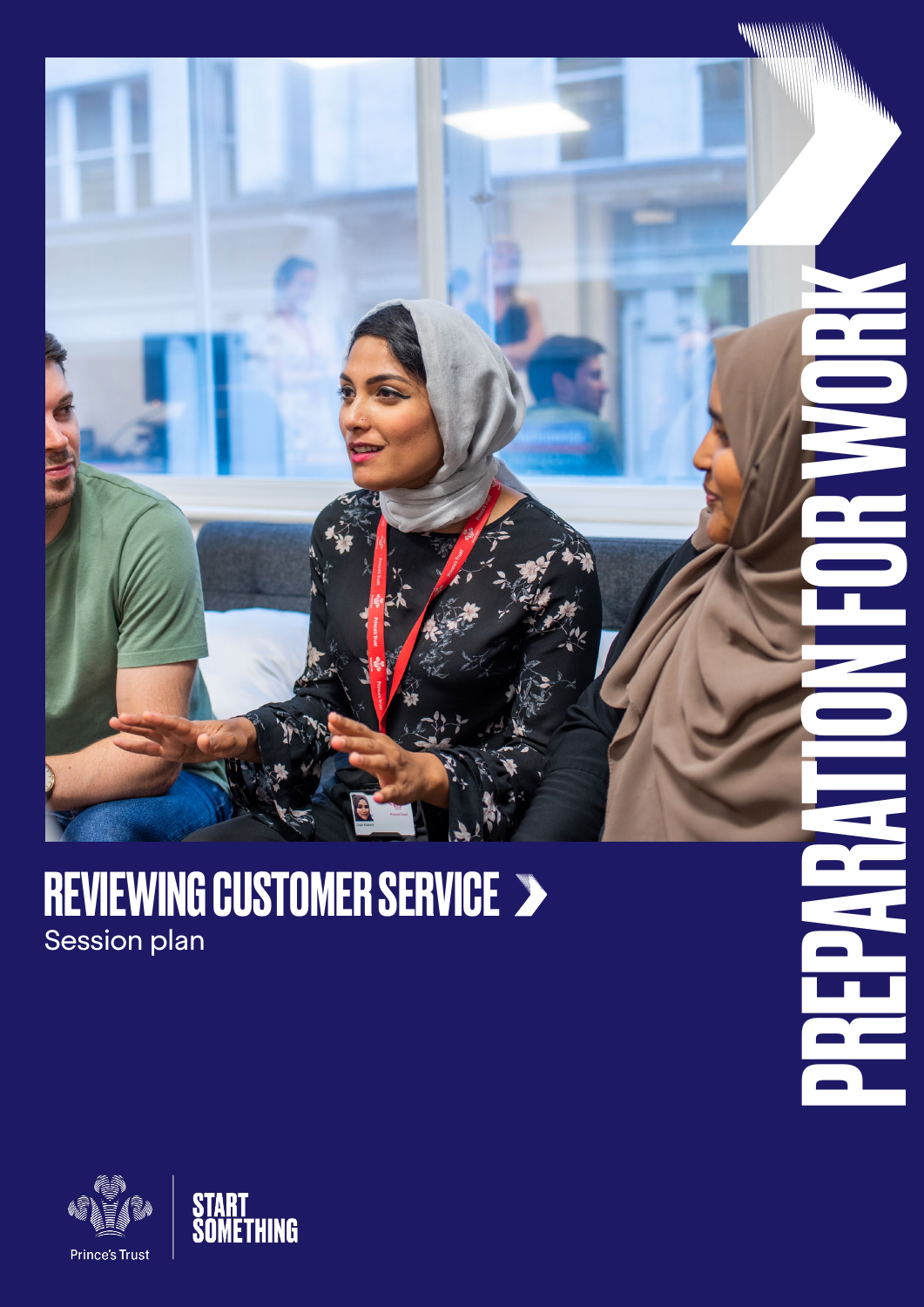### **AT A GLANCE >**

This session is the final in the Customer Experience unit. Learners explore customer service specifically and consider times they have personally experienced good customer service. Common customer complaints and how to deal with them are also looked at, and learners are given the chance to create their own training materials or video to new customer service employees. This session was made in partnership with Meta.



#### CURRICULUM LINKS

- Gatsby Benchmark 4 (England)
- $\checkmark$  Career Education Standards 2-4 (Scotland)
- $\checkmark$  Learning for life and work; Employability (Northern Ireland)
- Employability (Wales)



### LLN OPPORTUNITIES

- $\vee$  Writing and presenting customer service advice
- $\vee$  Reading and discussing customer complaints



#### MATERIALS

- Revieiwng customer service presentation
- $\checkmark$  Materials for the 'Providing' good customer service' activity
- $\checkmark$  Customer service planning worksheet (optional)



### **QUALIFICATION** OPPORTUNITIES

 $\checkmark$  Customer Experience -LO 3: Be able to review examples of customer service





# LEARNING OUTCOMES

- $\checkmark$  Give examples of times good customer service has been received
- $\checkmark$  Know what common customer complaints are
- $\vee$  Understand how to respond to customer complaints

### **ACTIVITIES >**

| <b>ACTIVITY</b>                        | <b>TIME</b> | PAGE      |
|----------------------------------------|-------------|-----------|
| Introduction                           | 10 minutes  | <u>03</u> |
| Good customer service                  | 10 minutes  | 04        |
| <b>Customer complaints</b>             | 20 minutes  | 05        |
| <b>Providing good customer service</b> | Dependent   | 07        |
| Wrap up                                | 5 minutes   | 09        |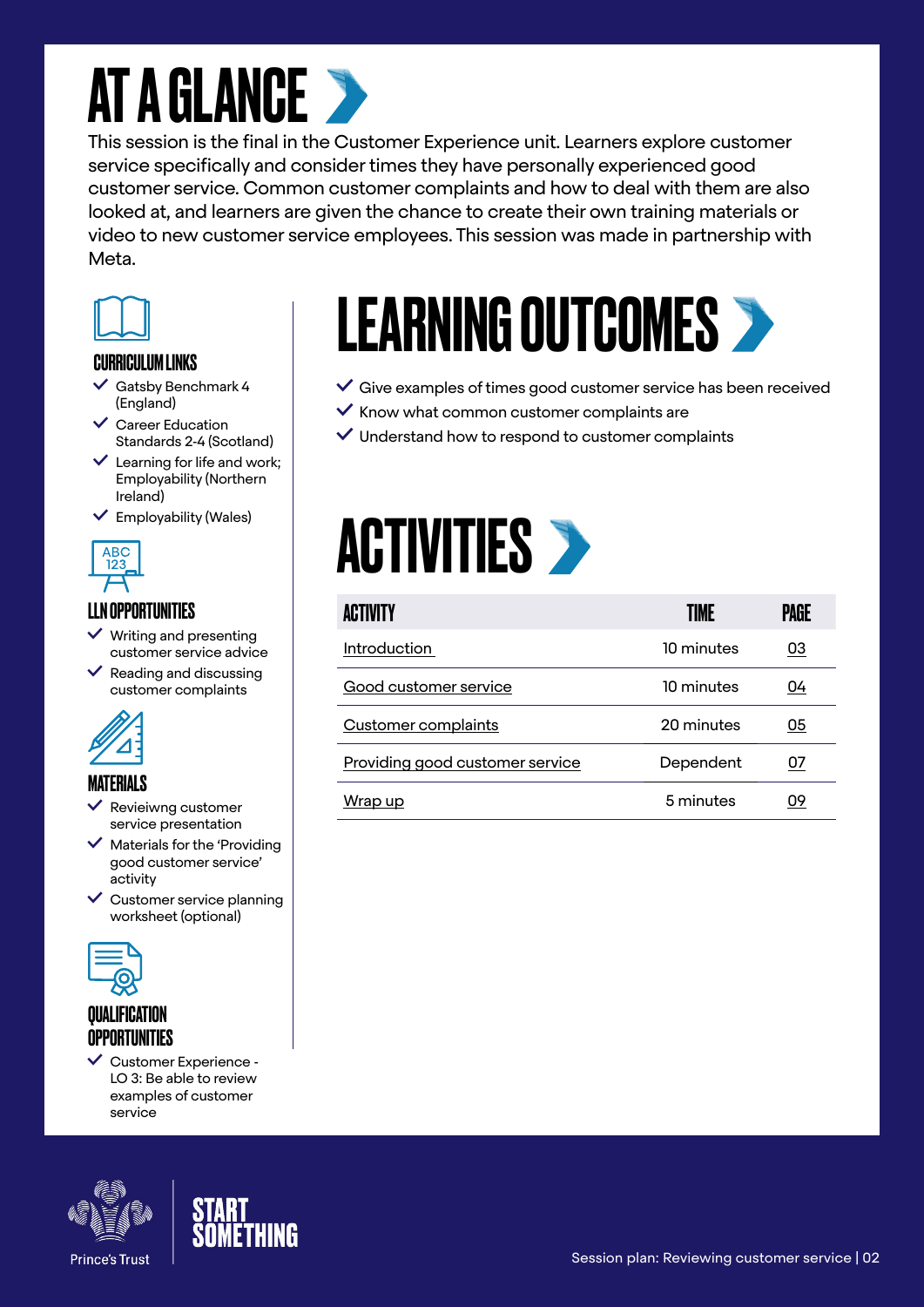# <span id="page-2-0"></span>INTRODUCTION >



#### TIME REQUIRED

10 minutes



- **MATERIALS**
- Reviewing customer service presentation

### **ACTIVITY STEPS >**

- 1. Introduce the session by explaining that you will be looking at customer service, which is one aspect of the overall customer experience.
- 2. Share the definitions of 'customer service' and 'customer experience' with the learners to illustrate the above. They are also on the presentation.

Customer experience: All the interactions a customer has with a business, including before, when and after they purchase a product or service.

Customer service: The assistance and advice a business gives to its customers.

3. Show learners the different factors on the presentation. Individually or in small groups, ask them to identify which factors are examples of customer service and which are customer experience, but not customer service. You might want to go through an example with them first.

Answers:

- Customer experience: A nicely decorated restaurant; An easyto-use website
- Customer service: Quick responses on online chat; Helpful suggestions on what product to buy; Friendly greetings when entering a shop



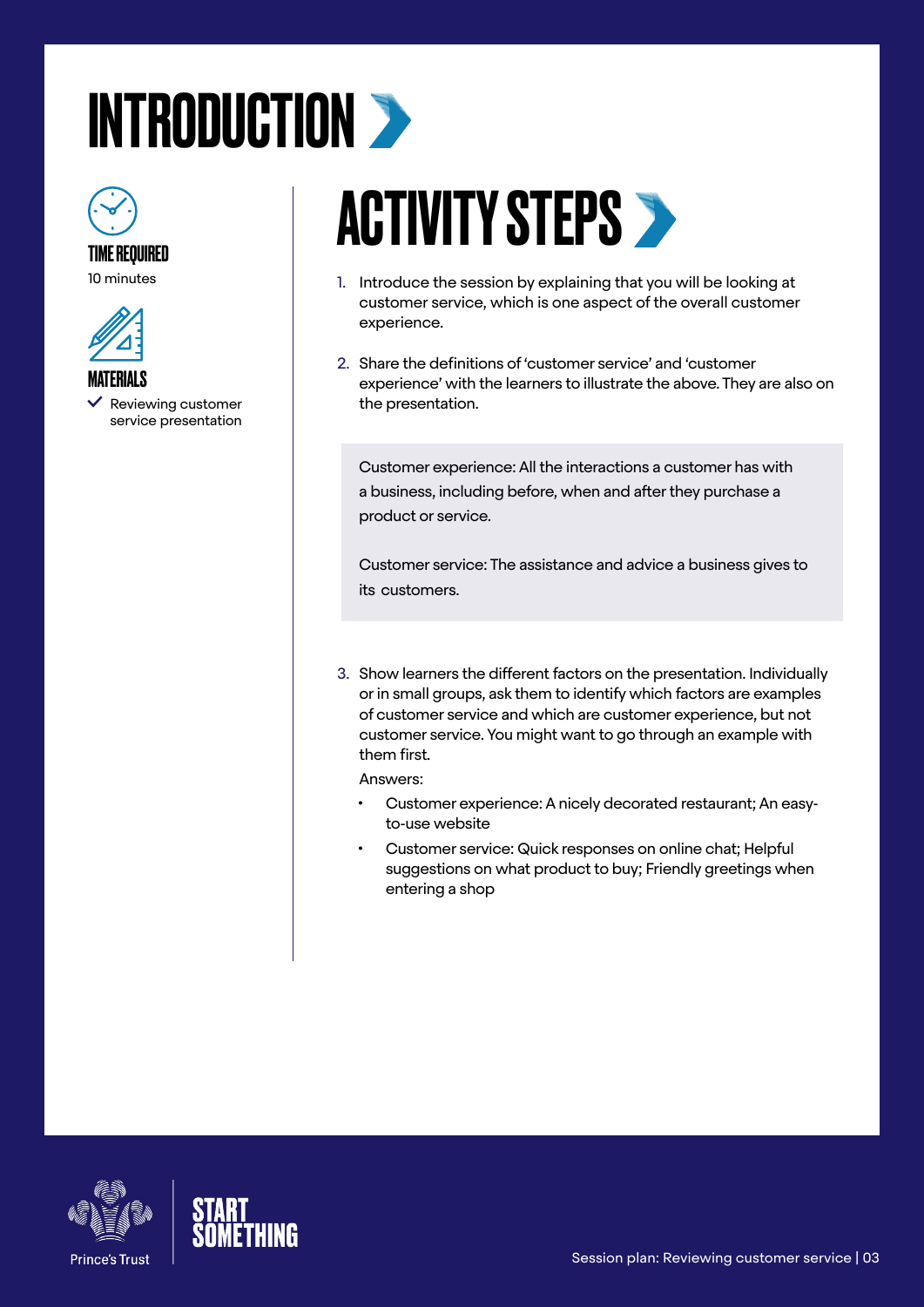# <span id="page-3-0"></span>GOOD CUSTOMER SERVICE



10 minutes



#### MATERIALS

- Reviewing customer service presentation (optional)
- Whiteboard/flipchart (optional)

## **ACTIVITY STEPS >**

- 1. Remind the learners that in the previous session, you explored the impact an individual member of staff can have on a customer's experience. Explain that this is very closely linked to customer service.
- 2. Recap with the group what good customer service looks like. You might want to do a mind map on the board with their suggestions. You can use the examples from the slide in the previous activity to get you started.
- 3. With knowledge of what good customer service looks like, ask the learners to discuss in pairs examples of times they or someone they know received good customer service.
	- Was it on a website, in a local shop, on a bus, your setting's canteen or an in-app purchase?
	- What about the encounter made it good customer service?
- 4. Encourage the learners to share their experiences with the rest of the group. You could highlight similarities between their different examples.



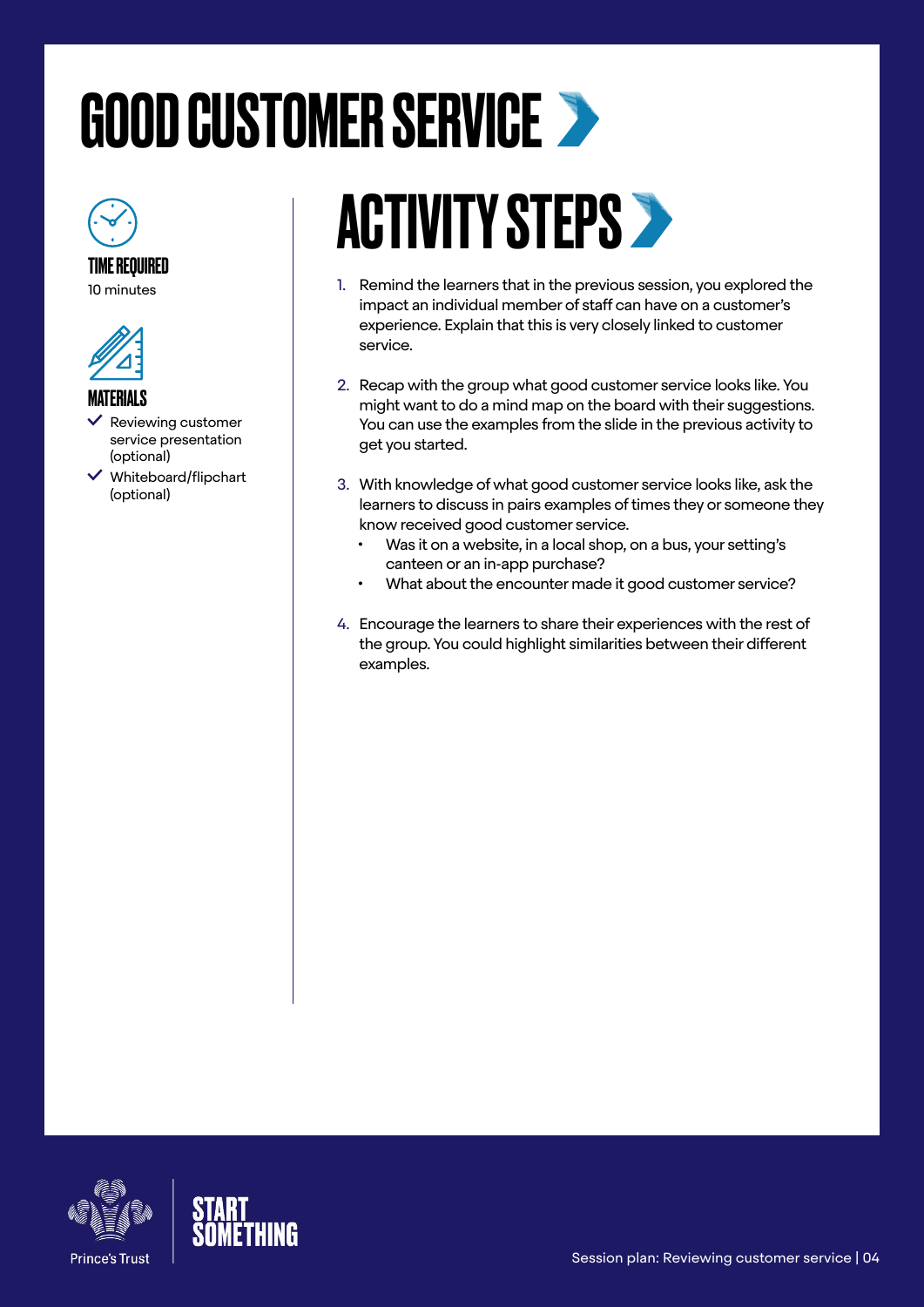# <span id="page-4-0"></span>CUSTOMER COMPLAINTS



### TIME REQUIRED

20 minutes



MATERIALS  $\checkmark$  Reviewing customer service presentation

# **ACTIVITY STEPS >**

1. Ask the learners if they or someone they know has ever made a customer complaint. What was the complaint about? How did the staff member or business respond?

### OPTIONAL EXTENSION:

If you have extra time or think it would be of interest to your learners, have a discussion about why it's important customers complain if something is wrong with their experience.

- 2. Tell the learners that one of the most common things customers complain about is long/late deliveries. In pairs or small groups, ask learners to note down 3 more complaints that they think are the most common. After a couple of minutes, ask learners to share their ideas.
- 3. Show the learners the top customer complaints on the presentation that are not in the right order. Give them a chance to see if they identified any correctly in the last step.
- 4. Next, ask the pairs or small groups to discuss and put the complaints in order from most to least common. Encourage them to share their ideas and to justify their choices.
- 5. Show the learners the next slide of the presentation that has the complaints in order. Have a discussion about how accurate their guesses were and why they think the top 2 complaints are the most common.

If you want to read more about these complaints, visit this website: [10 ways to handle customer complaints \(+ top complaints\)](https://www.zendesk.co.uk/blog/customer-complaints-10-tips-manage-better/)  [\(zendesk.co.uk\)](https://www.zendesk.co.uk/blog/customer-complaints-10-tips-manage-better/) 



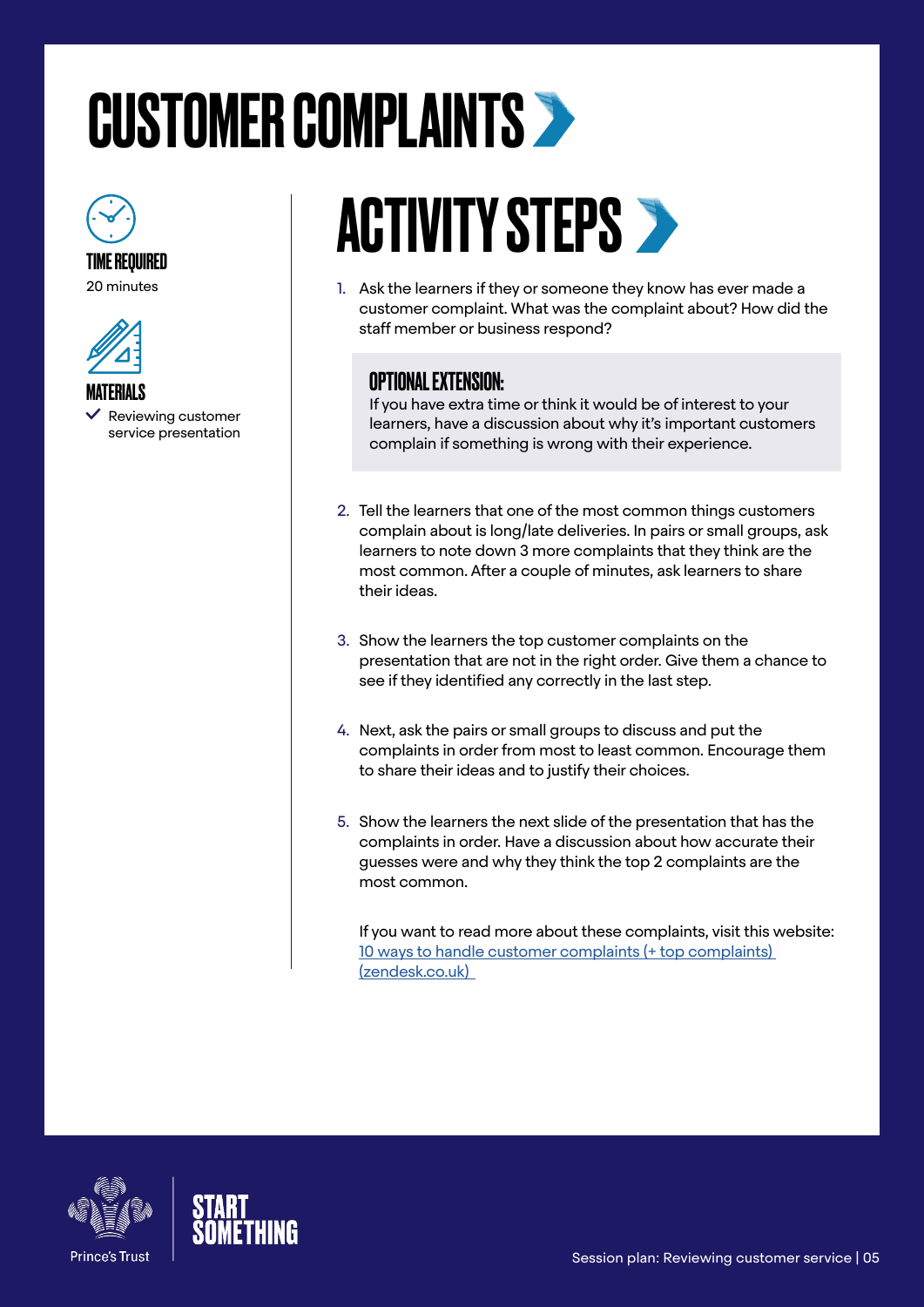- 6. Assign or allow each pair or small group to choose one of the most common complaints. Ask them to imagine they work for a business and come up with the best response to that complaint.
- 7. Encourage the learners to share their responses and check that they are suitable. You could share some of the general suggestions of the best way to respond to customer complaints that are listed on the presentation.





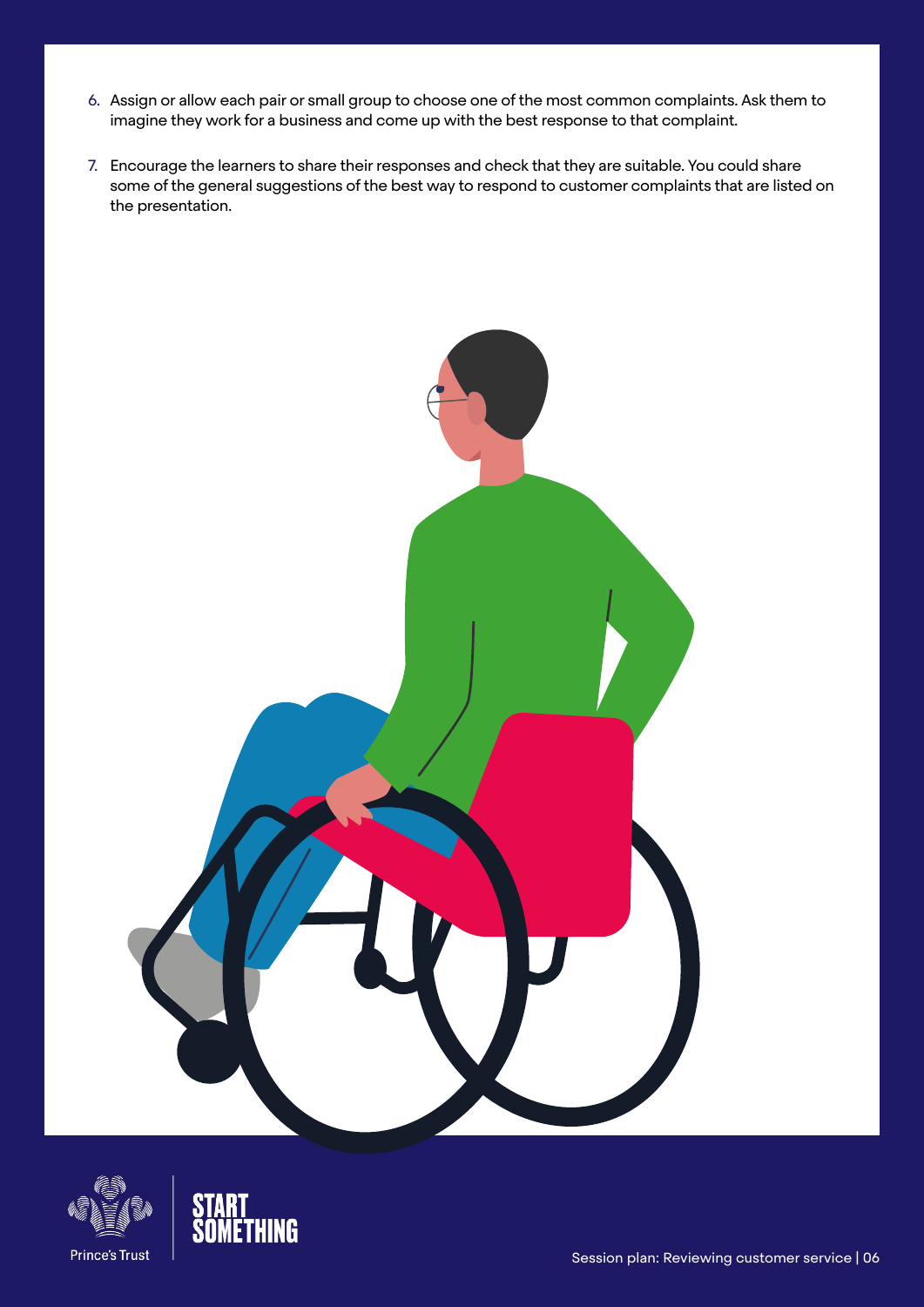# <span id="page-6-0"></span>PROVIDING GOOD CUSTOMER SERVICE



TIME REQUIRED Dependent



### MATERIALS

- Reviewing customer service presentation
- $\blacktriangle$  Materials for step 3
- $\checkmark$  Customer service planning worksheet (optional)



### *OIIAI IFICATION* **OPPORTUNITIES**

- $\vee$  Example(s) of when you have received good customer service
- $\checkmark$  Example(s) of common customer complaints
- $\vee$  How you could respond to customer complaint(s)

# **ACTIVITY STEPS >**

- 1. To consolidate learners' understanding of the topics in this session, learners could create a video about customer service.
- 2. Tell the learners to imagine they work at a fictional or real business, and they need to create a welcome video to new members of staff in the customer service department. The video should be informative and welcoming as it is aimed at people who are new to customer service and the business.
- 3. The video can take any style, but it needs to cover the following to address the assessment criteria in the qualification (these points are also listed on the presentation for you to share with your learners):
	- A welcome to their business and what their business sells/ offers
	- Example(s) of when they have personally received good customer service
	- Example(s) of common customer complaints what these new employees should expect in the next couple of weeks (learners could select complaints they think would be most likely for the business type they want their video to be for)
	- How these new employees should respond to the complaint(s) they are likely to receive
	- Good luck to the new employees
- 4. Learners should draw on everything they have learned in this session and previous sessions, so it might be useful for them to have notes or resources to refer to. They can also use the optional planning worksheet to help them organise what they are going to include/say in their video.

### ADVISER GUIDANCE:

Ensure the command words of the assessment criteria for the learners' level are met in these videos, e.g. Level 2/SCQF Level 5 learners need to explain how they could respond to two different types of customer complaint.



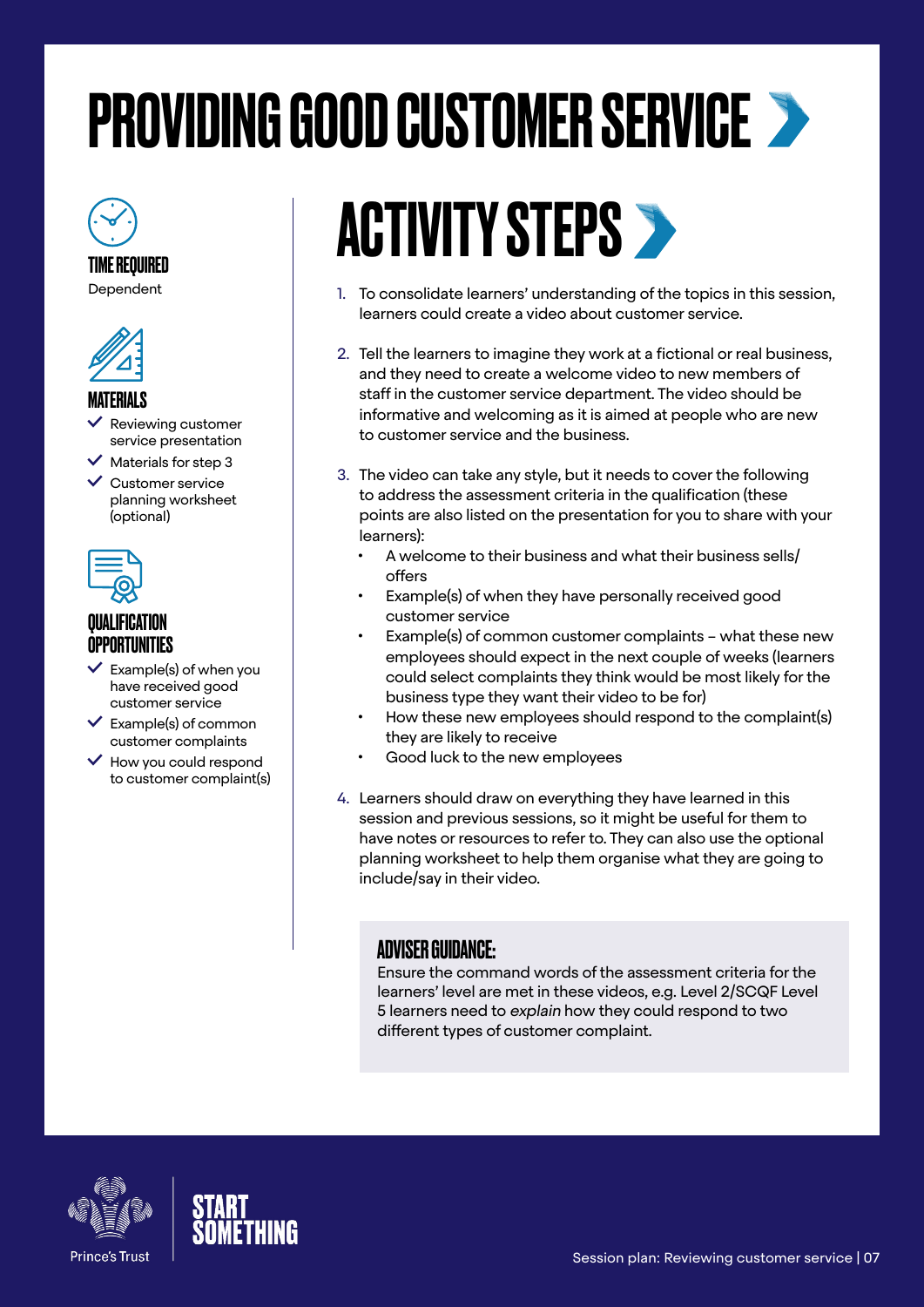### ALTERNATIVE ACTIVITY:

If learners cannot or do not want to create a video, an audio recording could be made instead, or an employee handbook using a computer or pens or paper.

Alternatively, the planning worksheet could be used as evidence for the qualification, if they write their answers in full and Advisers ensure the requirements for their level are met.